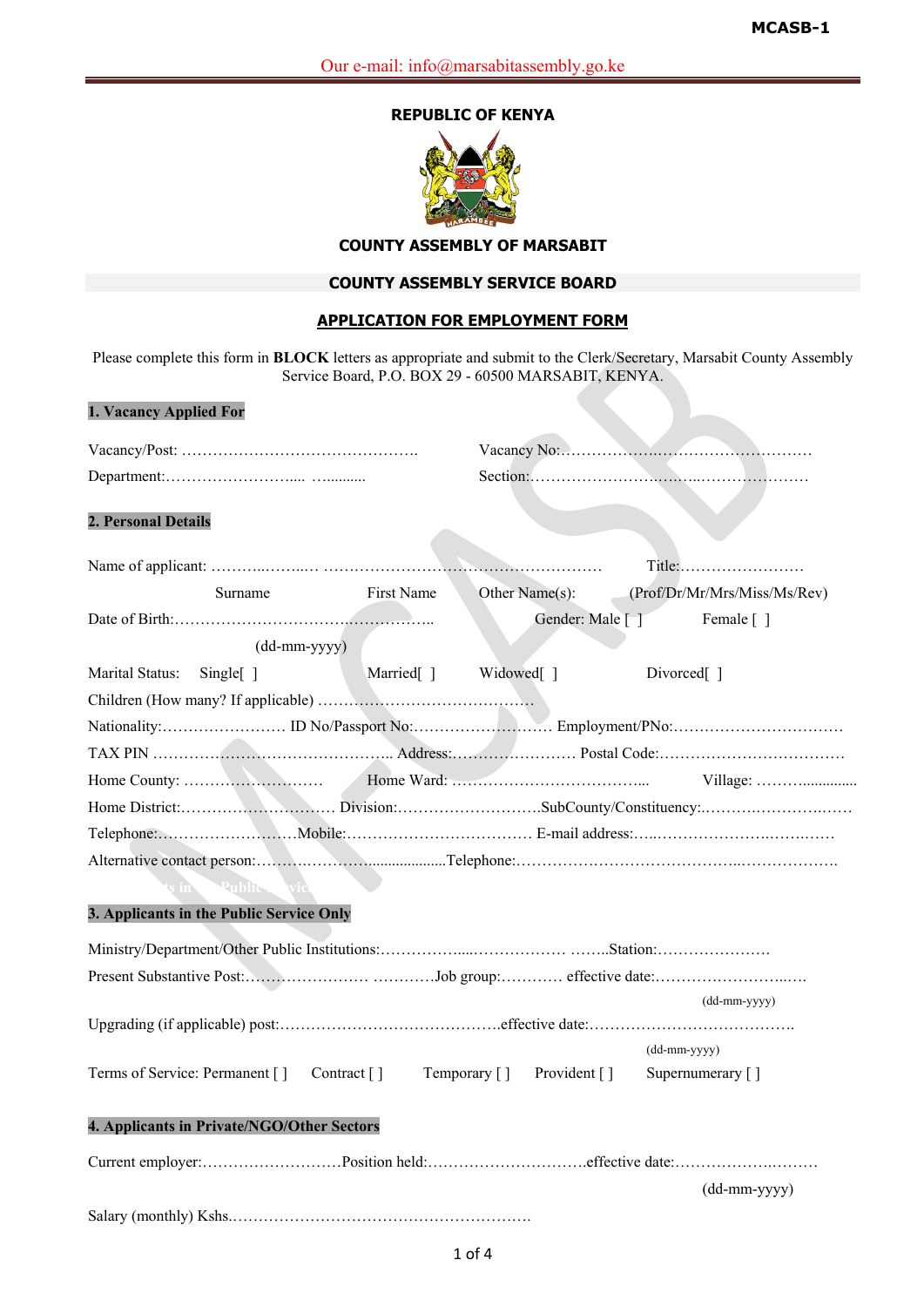# **5. Other Details**

| Do you suffer from any disability? Yes $\lceil \cdot \rceil$ No $\lceil \cdot \rceil$                                |
|----------------------------------------------------------------------------------------------------------------------|
|                                                                                                                      |
| Have you ever been convicted of any criminal offences or a subject of probation order? Yes [] No []                  |
| Have you ever been dismissed or otherwise removed from employment? Yes [] No []                                      |
|                                                                                                                      |
| $(dd{\text{-}\!\!\,\text{mm}}\text{-}vyyy)$                                                                          |
| Have you ever been interviewed by County Assembly Service Board of Marsabit before? Yes [] No []                     |
|                                                                                                                      |
| (Declaring the above information will not necessarily debar an applicant from employment in County Assembly Service. |

*Each case will be considered on its own merit)*

#### $\mathbf{A}$  activities  $\mathbf{A}$  activities (Starting with the Highest)  $\mathbf{A}$  is the Highest starting with the Highest starting with the Highest starting with the Highest starting  $\mathbf{A}$ **6. Academic/Professional/Technical Qualifications (Starting with the Highest)**

| Year |                   | University/College/<br><b>Institution/School</b> | <b>Award/Attainment</b><br>(e.g Degree,<br>Diploma,<br>Certificate) | <b>Courses</b><br>(e.g PhD,<br>Msc, BA) | Subject<br>(Econ, Maths)<br>e.t.c) | <b>Class/Grade</b> |
|------|-------------------|--------------------------------------------------|---------------------------------------------------------------------|-----------------------------------------|------------------------------------|--------------------|
| From | To                |                                                  |                                                                     |                                         |                                    |                    |
|      |                   |                                                  |                                                                     |                                         |                                    |                    |
|      |                   |                                                  |                                                                     |                                         |                                    |                    |
|      |                   |                                                  |                                                                     |                                         |                                    |                    |
|      | <b>CONTRACTOR</b> |                                                  |                                                                     |                                         |                                    |                    |
|      |                   |                                                  |                                                                     |                                         |                                    |                    |
|      |                   |                                                  |                                                                     |                                         |                                    |                    |
|      |                   |                                                  |                                                                     |                                         |                                    |                    |
|      |                   |                                                  |                                                                     |                                         |                                    |                    |
|      |                   |                                                  |                                                                     |                                         |                                    |                    |
|      |                   |                                                  |                                                                     |                                         |                                    |                    |

### **7. Other Relevant Courses and Training/Registration/Membership to Professional Bodies/Institution**

| Year | <b>Institution/College</b> | <b>Courses</b> | <b>Details</b> |
|------|----------------------------|----------------|----------------|
|      |                            |                |                |
|      |                            |                |                |
|      |                            |                |                |
|      |                            |                |                |
|      |                            |                |                |
|      |                            |                |                |
|      |                            |                |                |
|      |                            |                |                |
|      |                            |                |                |
|      |                            |                |                |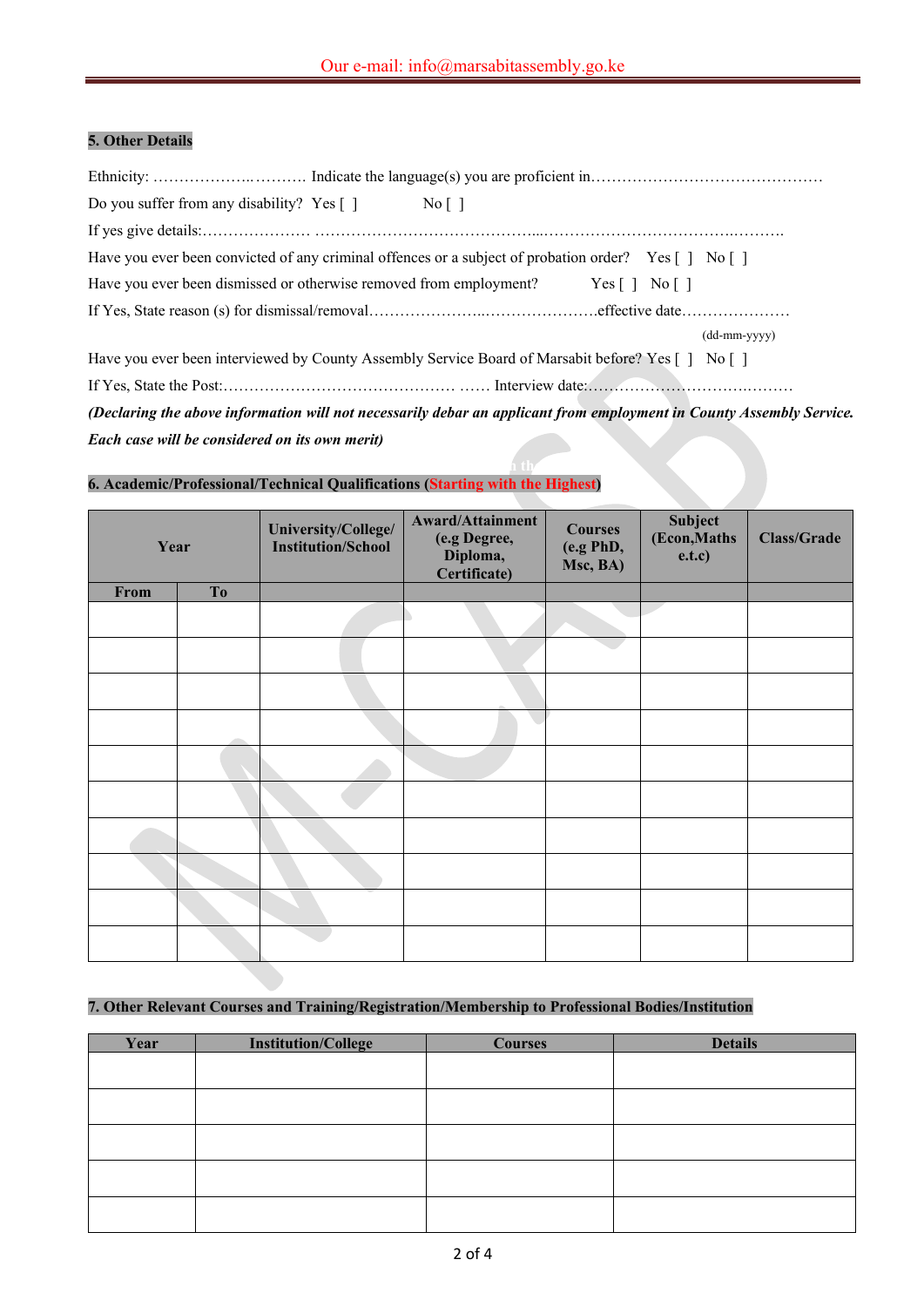| Year | <b>Institution/College</b> | <b>Courses</b> | <b>Details</b> |
|------|----------------------------|----------------|----------------|
|      |                            |                |                |
|      |                            |                |                |
|      |                            |                |                |
|      |                            |                |                |
|      |                            |                |                |
|      |                            |                |                |
|      |                            |                |                |

### **8. Employment Details (Starting with the most recent)**

| Month/Year<br><b>Employer's Name</b> |    | <b>Position/Rank/Designation</b> | <b>Job Group/Gross</b><br><b>Monthly Salary (Kshs.)</b> |  |
|--------------------------------------|----|----------------------------------|---------------------------------------------------------|--|
| From                                 | To |                                  |                                                         |  |
|                                      |    |                                  |                                                         |  |
|                                      |    |                                  |                                                         |  |
|                                      |    |                                  |                                                         |  |
|                                      |    |                                  |                                                         |  |
|                                      |    |                                  |                                                         |  |
|                                      |    |                                  |                                                         |  |
|                                      |    |                                  |                                                         |  |
|                                      |    |                                  |                                                         |  |
|                                      |    |                                  |                                                         |  |
|                                      |    |                                  |                                                         |  |

**9.** Briefly state your current duties, responsibilities and assignments

……………………………………………………………………………………..…………………………………………… ………………………………………………………………………………..……………….…..…..……………………… ………………………………………………………………………………………………….…………………..………… ….……………………………………………………………………………………………………………………………… …………….…..…………….…

**10.** Please give details of your abilities, skills and experience which you consider are relevant to the position applied for. The information may include an outline of your most recent achievements and your reasons for applying …………………………………….……………………….…..…..………….………………………………………………... ………………………………………………………………………………………………..………………………………… ……………………………………………………………………………………….…………………………………..…….. ……….………………………………………………………………………………………………………………………… ……………………..………………………………………………………………………………………………………….. ……………………..………………………………………………………………………………………………………….. ……………………..…………………………………………………………………………………………………………..